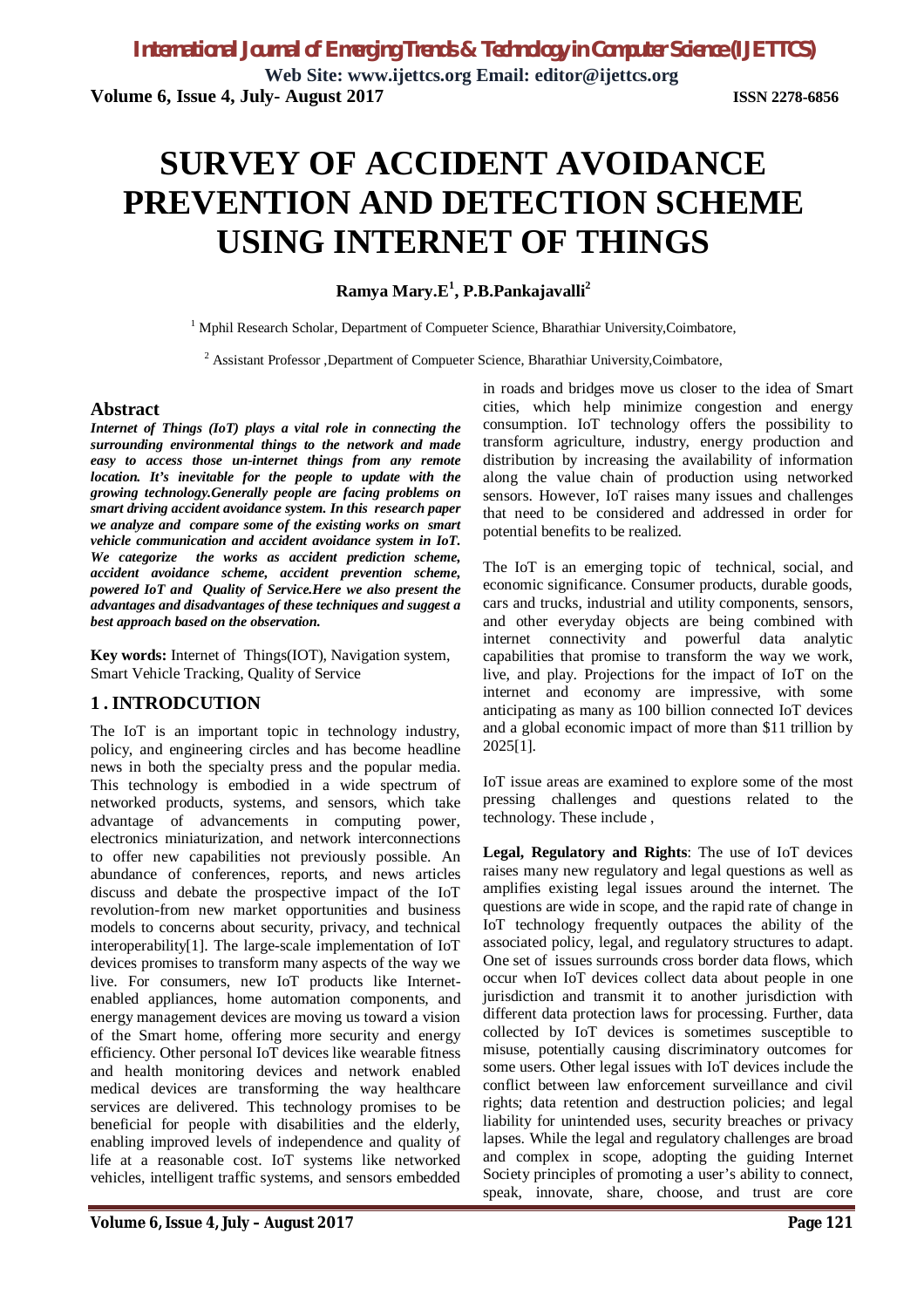**Web Site: www.ijettcs.org Email: editor@ijettcs.org**

### **Volume 6, Issue 4, July- August 2017 ISSN 2278-6856**

considerations for evolving IoT laws and regulations that enable user rights[2].

**Emerging Economy and Development Issues:** The IoT holds significant promise for delivering social and economic benefits to emerging and developing economies. This includes areas such as sustainable agriculture, water quality and use, healthcare, industrialization, and environmental management, among others. As such, IoT holds promise as a tool in achieving the United Nations Sustainable Development Goals. The broad scope of IoT challenges will not be unique to industrialized countries. Developing regions also need to respond to realize the potential benefits of IoT. In addition, the unique needs and challenges of implementation in less-developed regions need to be addressed, including infrastructure readiness, market and investment incentives, technical skill requirements, and policy resources.

In the device-to-gateway model, or more typically, the device-to-application-layer gateway (ALG) model, the IoT device connects through an ALG service as a conduit to reach a cloud service. In simpler terms, this means that there is application software operating on a local gateway device, which acts as an intermediary between the device and the cloud service and provides security and other functionality such as data or protocol translation.

## **2. RELATED WORK**

The contributions of various scholars are studied for survey and analyzing the merits and demerits in order to enhance the consequences for making the system work better.

**Prabha**[3] et al discovered automatic vehicle accident detection and messaging system using GSM and GPS Modem which helps when a vehicle meets with an accident immediately Vibration sensor will detect the signal or if a car rolls over, and Micro Electro Mechanical System sensor will detects the signal and sends it to ARM controller. Microcontroller sends the alert message through the GSM MODEM including the locationto police control room or a rescue team. So the police can immediately trace the location through the GPS MODEM, after receiving the information. Then after conforming the location necessary action will be taken. If the person meets with a small accident or if there is no serious threat to anyone`s life, then the alert message can be terminated by the driver by a switch provided in order to avoid wasting the valuable time of the medical rescue team. The team is focused in detecting the accident precisely by means of both vibration sensor and Micro Electro Mechanical System (MEMS) or accelerometer.The proposed vehicle accident detection system can track geographical information automatically and sends an alert SMS regarding accident. The resultshown that higher sensitivity and accuracy is indeed achieved using this project. EEPROM is interfaced to store the mobile numbers permanently.

**Aishwarya S.R**[4] et al presented Eye Blink Monitoring System (EBM) that alerts the subject during state of drowsiness. An embedded system based on psychological state of Subject by monitoring eye movements and head movements are useful in warning drivers duringinitial sleep cycle phase of drowsiness. The physiological sleep state analysis of subject can be determined by monitoring subjects eye-blink rate using an IR sensor and head movement using an accelerometer. A normal eve blinkrate has no effect on the output of the system. However, if subject is in extreme state of sleep-cycle, then IR sensor receives abnormal eye blinking rate & an alarm is initiated to wake the subject. An IoT enabled sensors are used to transmit the entire data collected by sensors over a smart grid network for quick response team to take actions under emergency conditions.The development of smart grids fascinates the overall process of communication between human and machine rather than machine to machine communication. Hence, IoT can revolutionize the way embedded systems interact and respond for variety of applications especially in case of vulnerable night drivers by monitoring the state of their drowsiness for a quick, safe and effective response for a safer road travel.

**Vishwajeet H. Bhide**[5] proposed a survey on the smart homes using IoT which explains How to provide fully smart environment condition monitoring by various sensors like Temperature, Humidity, Light and Level for providing necessary data to automatically adjust the comfort level in homes by optimizing the use of energy. They also use prediction here for automatically detection and resolution of any problem in the devices. For that they are using Naïve Bayes Classifier algorithm for data mining. It will send email or SMS to required technician for service and it will also notify the owner. It gives a huge advantage on the smart home systems using IoT.The work is to planning to eliminate most of the human interaction by providing intelligent system. Development of such smart home achieve by using IoT technologies. By using these system it can actually manage to make low cost, flexible smart homes to adjust its environmental conditions and resolve its errors with energy saving.

**Spurti Shinde**[6] et al did a literature review on an Accident Detection and Alert Systems for Immediate Emergency Services which explains accidents are responsible for a large number of casualties each year. In some cases deaths are caused due to unavailability of immediate medical aid to the victim which can be avoided with the help of an automated system that will reduce the time consumed in activities such as taking the victim to the nearest hospital, completing formalities such as filling forms and also involving police in case of major crashes. This review compared various algorithms and technologies that have been developed for detecting different types of accidents. The purpose is to analyze various algorithms studied in this survey in terms of efficiency, advantages and disadvantages and enhance the best suited algorithm for developing an efficient system that synchronizes emergency services for accident detection.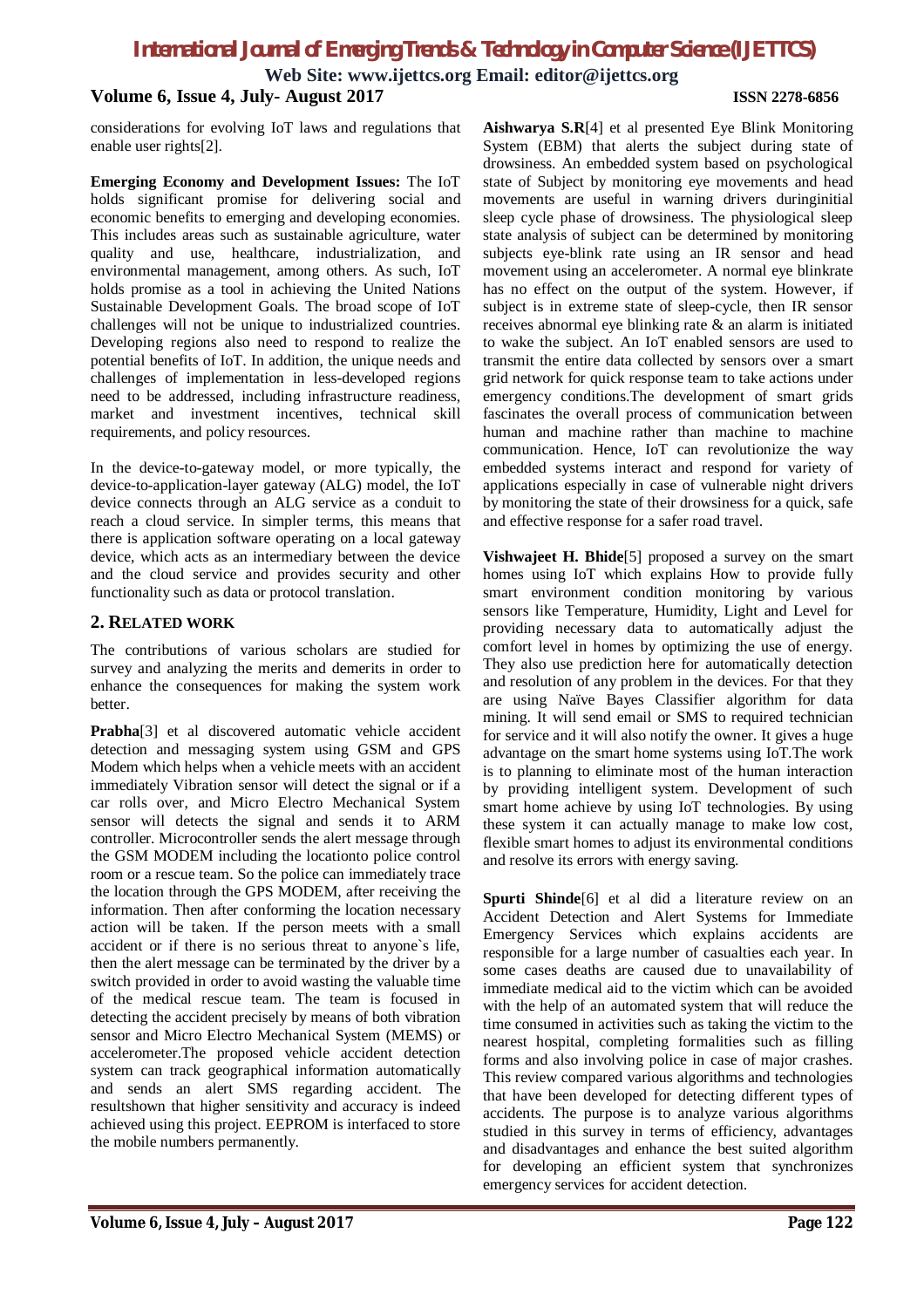**Web Site: www.ijettcs.org Email: editor@ijettcs.org Volume 6, Issue 4, July- August 2017 ISSN 2278-6856**

**Tasneem Sanjana**[7] et al presented a paper on an Automated Anti-Collision System for Automobiles which prevents collision among cars and objects automatically. The work was about implementation of the prototype of designed microcontroller based automated car anticollision system. Thus system specializes in detecting obstacles by sharp distance sensor and alerts within close distance of collision and hereafter brakes automatically by actuator in critical distance without the help of driving person. If somehow driver fails avoiding the collision, the system will automatically stop the vehicle as it monitors the condition of the vehicle continuously. Automated anticollision systems are being used in expensive vehicles but our anti-collision system will open a new horizon as it can be used any vehicles at a very low cost.

**Binu P K**[8] et al developed an Android Based Application for efficient Carpooling with User Tracking Facility. Carpooling is much efficient in current society as it can reduce traffic, environmental problems, etc. Applications related to carpooling provides basic carpooling functionalities. Some of the applications provides location tracking where the passengers can only track the current location of the car.Whereas, the author have provided an efficient application where the users including both driver and passengers can track each other.In most of the navigation applications, time wastage is a major problem as they get delayed by obstacles like road accidents,traffic, etc. it has provided an efficient anomaly detection method integrated to this carpooling application to find fool proof anomalies from all the reported anomalies.

**Md. Syedul Amin**[9] et al proposed Accident Detection and Reporting System using GPS,GPRS and GSM Technology which utilizes the capability of a GPS receiver to monitor speed of a vehicle and detect accident basing on monitored speed and send accident location to an Alert Service Center. The GPS will monitor speed of a vehicle and compare with the previous speed in every second through a Microcontroller Unit. Whenever the speed is below the specified threshold, it will assume that an accident has occurred. The system will then send the accident location acquired from the GPS along with the time and the speed by utilizing the GSM network. This will help to reach the rescue service in time and save the valuable human life.

**Gobhinath.S**[10] **et al** an automatic driver drowsiness alert system by using GSM.The author has suggests a System that can be incorporated in every car and if it detects the sleepy driver it must stop the vehicle immediately. It was used to avoid various road accidents caused by drowsy driving and also this system is used for security purpose of a driver to caution the driver if any fire accident or any gas leakage. It involved avoiding accident to unconsciousness through Eye blink. Here one eye blink sensor is fixed in vehicle where if driver lose his consciousness, then it alerts the driver through buzzer to prevent vehicle from accident. The alcohol and

temperature sensor are used for further safety system in the vehicle. Development of a hybrid microcontroller for a vehicle which also consists of an alcohol and temperature detector which will sense if the driver is drunk and would not start the vehicle. A complete study on road safety is going to be the next boom for the automobile industry for it to flourish and survive every human from the risk. The main advantage of work is the accuracy of using physiological parameters to detect drowsiness is really high. It helps in preventing most of the road accidents that occur due to fatigue.

**Yong-Kul Ki**[11] et al suggested a traffic accident detection model and installed a system for automatically detecting, recording, and reporting traffic accidents at intersections. A system with these properties would be beneficial in determining the cause of accidents and the features of the intersection that impact safety. Additionally, They have suggested and designed the metadata registry for the system to improve the interoperability*.*The far of the proposed model is  $0.34 \times 10^{-6}$  %, and the proposed algorithm is superior to the California #7a algorithm and SBIDA. It has significantly improves the accident detection efficiency at intersections. This accident detection and video verification mechanism will be able to provide real-time crash warnings to the operators and drivers. The video clips are invaluable for intersection safety analysis.

**Asad Ali**[12] proposed an idea is that as soon as an accident is detected by the system, the authorities should immediately benotified to prevent further car congestion as well as allow the passengers to be escorted to the hospital in a timely fashion. The system involves the use of fuzzy logic as a decision support built into the smartphone application that analyzes the incoming data from the sensors and makes a decision based on a set of rules. ASAD system – an automated notification service that allows authorities to be immediately aware of any accidents that occur in their respective cities to allow them to take immediate action and prevent as much damage as possible, both human and economic. The system has demonstrated its efficiency through a 98.67% accuracy while the 1.33% can be corrected by adjusting the system's threshold. Further more, user surveys have indicated a keen interest in ASAD while a few raised concerns about privacy.

**Fahim Bin Basheer**[13] et al proposed a Design of Accident Detection and Alert System for Motor Cycles which is an attempt to detect accident through three parameters-acceleration/deceleration, tilt of the vehicle and the pressure change on the body of the vehicle. Using these minute data values and an apt algorithm, the accident can be detected with a reasonable success rate. And the coordinates of the vehicle found using GPS technology is send to the emergency services for help. A real coordination between this central node and other services like ambulance, police force, hospitals and other medical facilities, social forms etc. is also necessary. This system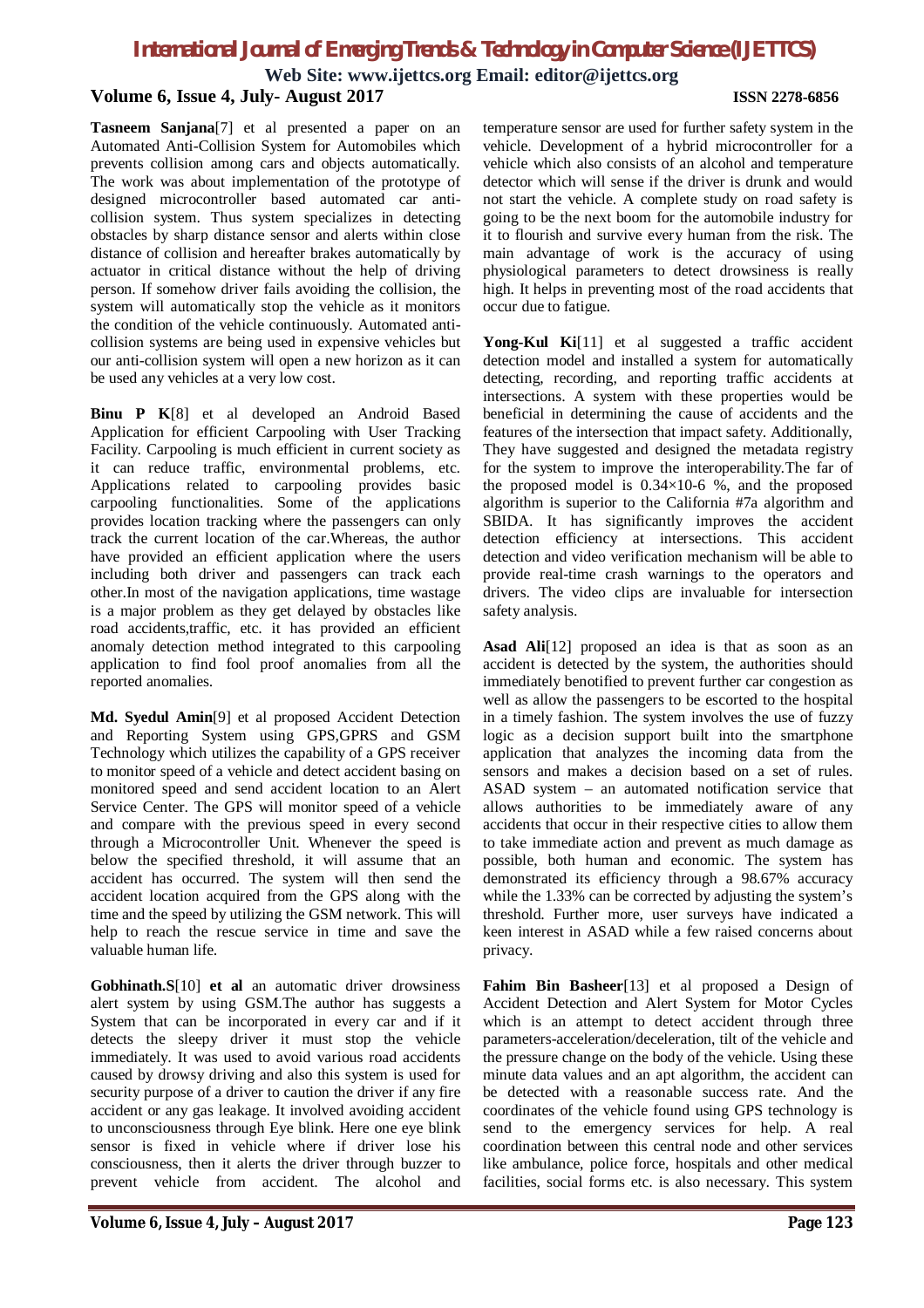**Web Site: www.ijettcs.org Email: editor@ijettcs.org**

# **Volume 6, Issue 4, July- August 2017 ISSN 2278-6856**

has a lot of potential to improve the accident rescue operations and with better resources and innovations it can reach there.

**Mahesh M. Bundele**[14] et al presented the work which have been to design a simple wearable computing system for the prevention of fatal injuries and loss of lives due to fatigued state of a vehicular driver. So far, we have been able to design a reliable fatigue / drowsiness / stress detection system using neural network approach. It had been aimed to consider Skin Conductance, Oximetry Pulse, SPO2,Respiration and Respiration Rate for detecting the fatigue state of a driver. It focused on correlating the fatigue with Skin Conductance and Oximetry Pulse by having recorded the signals for pre driving and post driving states. From the comparative analysis of nine neural network based classifiers, it could be observed that if it is planned to use all the physiological parameters separately by classifying the fatigue state of a driver, the SC as an input parameter, SVM NN performs very well giving average PCLA of 92.95 %but with the existing feature matrix, for OP as an input parameter, SVM does support due its PCLA of 75.6 % only. Two-hidden layer based MLP NN performs better than SVM NN giving PCLA as84.36 %, which may be further improved else SVM may support better by attempting some other input features. If two feature matrices corresponding to SC and OP are combined and fed to the neural classifiers, the average classification accuracy gets improved to 93.17 % as compared to the classifiers using either SC or OP as inputs.

**Yu Chen**[15] et al proposed a reliable vision-based system for traffic accident detection. First, detection accuracy is improvedby detecting the last seconds before vehicle collision. Then it has been devised an advanced local descriptor that can capture rich and explicit motion information in temporal domain while using no spatial constraints. In order to construct a more compact representation for video scenes, they have build the bag of feature model with spatial information. Extreme learning machine with Gaussian kernel is employed as the base classifier. Such additional strategies as normalization of flow magnitude and filtering of sliding windows are used to reduce the classifiers workload in computation and detection. Experiments using real-world data have shown that the proposed method has high recognition accuracy.

**Adnan Bin Faiz**[16] et al proposed Smart Vehicle Accident Detection and Alarming System Using a Smartphone which have shown that road accident can be detected efficiently by using some particular parameters. Our proposed approach capable of deciding whether a situation is an accident or not and if so, then immediately traces nearest police station as well as hospital and send emergency alert message for help. Besides, they have demonstrated the reduction of false alarm in a greater extent compared to other previous works. Though the system requires a continuous Internet connection, but this it is very much cost effective and can be applied significantly in the practical world.

**Jie Hu**[17] et al proposed to detect abnormal driving by analyzing normalized driving behavior. Serving as the virtual driver, a personalized driver model is established for the speed control purpose by using the locally designed neural network and the real-world vehicle test data. The driving behavior is normalized by employing the virtual driver to conduct the speed following task as defined by the standard driving cycle test, e.g., the FTP-72. Three typical abnormal driving behaviors are characterized and simulated, namely, the fatigue/drunk, the reckless and the phone use while driving. An abnormality index is proposed based on the analysis of normalized driving behaviors and is applied to quantitatively evaluate the abnormity. Numerical experiments are conducted to verify the effectiveness of the proposed scheme.

**Xuefeng Liu**[18] et al proposed InfraSee: An Unobtrusive Alertness System for PedestrianMobile Phone Users and InfraSee augments smartphones with a small infrared sensor which measures the distance of the ground surface from the sensor. The temporal variation of distance can provide information about the change of ground surface ahead. InfraSee also leverages the information of smartphone sensors to improve detection accuracy, to reduce energy consumption, and to avoid unnecessary alarms. It have been carried out extensive experiments in different scenarios and by different users. The results show that InfraSee is able to reliably detect about 80%change of ground surfaces. In addition, InfraSee can reliably identify theawareness of smartphone users and reduce unnecessary alarms.

**Elie Nasr**[19] et al proposed and implemented an IoT systemwhich may help the community decreasing the death rates resulting from vehicles accidents. The solution provided many advantages namely, minimizing injured passengers interaction,providing basic medical information to rescue teams, recognizing exact and accurate accidents locations, and facilitating the routing process. Reliability test showed that the system is robust, that is, available and serviceable specially when the IoT device keeps sending continuous notification of crash occurrence until it makes sure its reception by the headquarter.The data collected from this system can be fed to data mining engine and hence, can serve the PSO in generating statistical reports related to the number of accidents, number of injured, bank of blood donors, and road conditions.

## **3.CONCLUSION**

Based on the comparison of various accident detection techniques for IOT and the discussion of enabling technologies based approach in the previous section, We can conclude that the current accident avoidance approach is the mostly used technique for smart vehicles communication and the common parameters for Internet of things estimation include, Speed, accuracy of estimation, and Quality of service. In some cases, stability and connectivity are also taken into account. So we need an innovative technique representational state transfer web services is one way of providing interoperability between